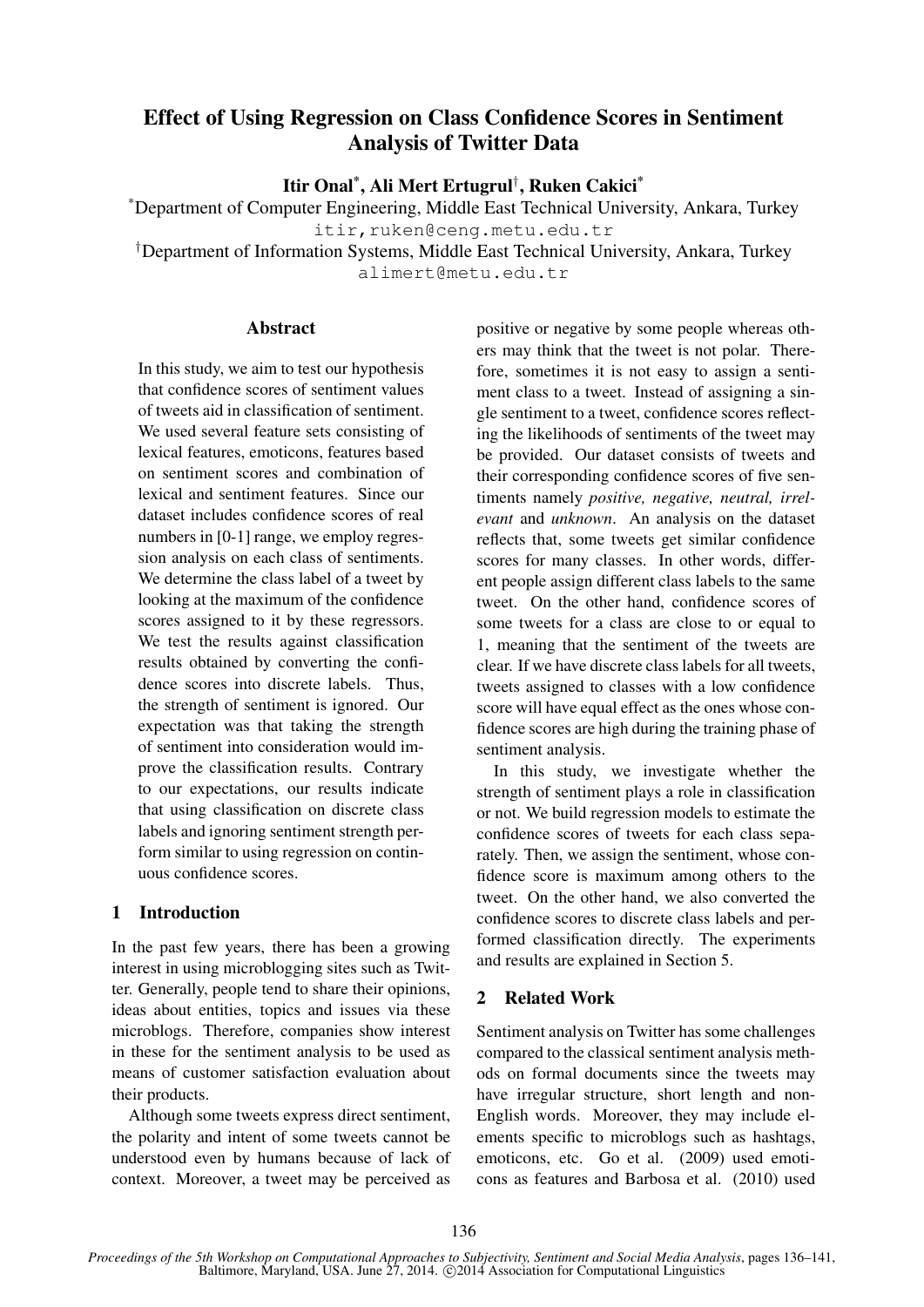retweets, hashtags, emoticons, links, etc. as features to classify the sentiments as positive or negative. Furthermore, Kouloumpis et al. (2011) showed that the features including presence of intensifiers, positive/negative/neutral emoticons and abbreviations are more successful than part-ofspeech tags for sentiment analysis on Twitter. Saif et al. (2012) extracted sentiment topics from tweets and then used them to augment the feature space. Agarwal et al. (2011) used tree kernel to determine features and they used SVM, Naïve Bayes, Maximum entropy for classification. In our experiments we used k-Nearest Neighbor (k-NN) and SVM as classifiers.

Due to the rarity of class confidence scores of datasets in the literature, a few studies employ regression. Jain et al. (2012) use Support Vector Regression (SVR) for sentiment analysis in movie reviews but the labels they use are discrete. So, they use SVR directly for classification purpose, not regression. However, we employed SVR on confidence scores with the aim of regression. Moreover, Lu et al. (2011) use SVR in multi-aspect sentiment analysis to detect the ratings of each aspect. Since our approach does not include aspects, our results are not comparable with that of (Lu et al., 2011). The study of Liu (2012) consists of studies employing regression in sentiment analysis. Yet, in most of these studies the regressors are trained using discrete rating scores between 1 and 5. Furthermore, Pang et al. (2008) also mentions regression to classify sentiments using discrete rating scores. Unlike these approaches, we employ regression on real-valued confidence scores between 0 and 1.

## 3 Data Description and Pre-processing

The data set we use (Kaggle, 2013) consists of 77946 tweets which are obtained with the aim of sentiment classification. Each tweet is rated by multiple raters and as a result, each tweet has confidence scores of five classes namely *positive, negative, neutral, irrelevant* and *unknown*. Among 77946 tweets, only 800 of them has the maximum confidence score of *unknown* class. Therefore, in order to have a balanced dataset in our experiments, we selected 800 tweets from each class. As a result, the dataset used in our experiments is balanced and includes a total of 4000 tweets.

The data set includes tweets both relevant and irrelevant to weather. Tweets are expected to get high confidence score of irrelevant class if the tweet is not related to weather. Moreover, as their name implies, positive and negative confidence values represent the polarity level of each tweet towards weather. If a tweet is not polar, it is expected to be given a high neutral confidence score. Unknown class is expected to have a high score when the tweet is related with weather, but the polarity of tweet cannot be decided.

The tweets in the data set are labeled by multiple raters. Then, the confidence scores for labels are obtained by aggregating labels given to tweets by raters and the individual reliability of each rater. For a tweet, confidence scores of all categories sum to 1 and confidence score values are in range  $[0,1]$ .

Before feature extraction, we pre-process the data in a few steps. Firstly, we remove *links* and *mentions* that are features specific to tweets. Then, we remove *emoticons* from the text while recording their number for each tweet in order to use them later.

## 4 Features

Our features can be divided into four main categories which are lexical features, emoticons, features based on sentiment scores and a combination of the lexical and sentiment features.

## 4.1 Lexical Features

We extracted two different lexical features which are word n-grams, part-of-speech (POS) n-grams. Using all tweets in our training data, we extracted only unigrams of words to be used as baseline. Moreover, after extracting POS tags of sentences in each tweet using the POS tagger given in (Toutanova et al., 2003), we computed unigrams and bigrams of POS tags. We considered the presence of word unigrams, POS unigrams and bigrams. Therefore, those features can get binary values.

## 4.2 Emoticons

In the preprocessing step, we remove the emoticons from the text. However, since emoticons carry sentiment information, we also record whether the tweet includes positive, negative or neutral emoticons (see Table 1) during the removal of emoticons. Therefore, we extract 3 binary features based on emoticon presence in the tweet.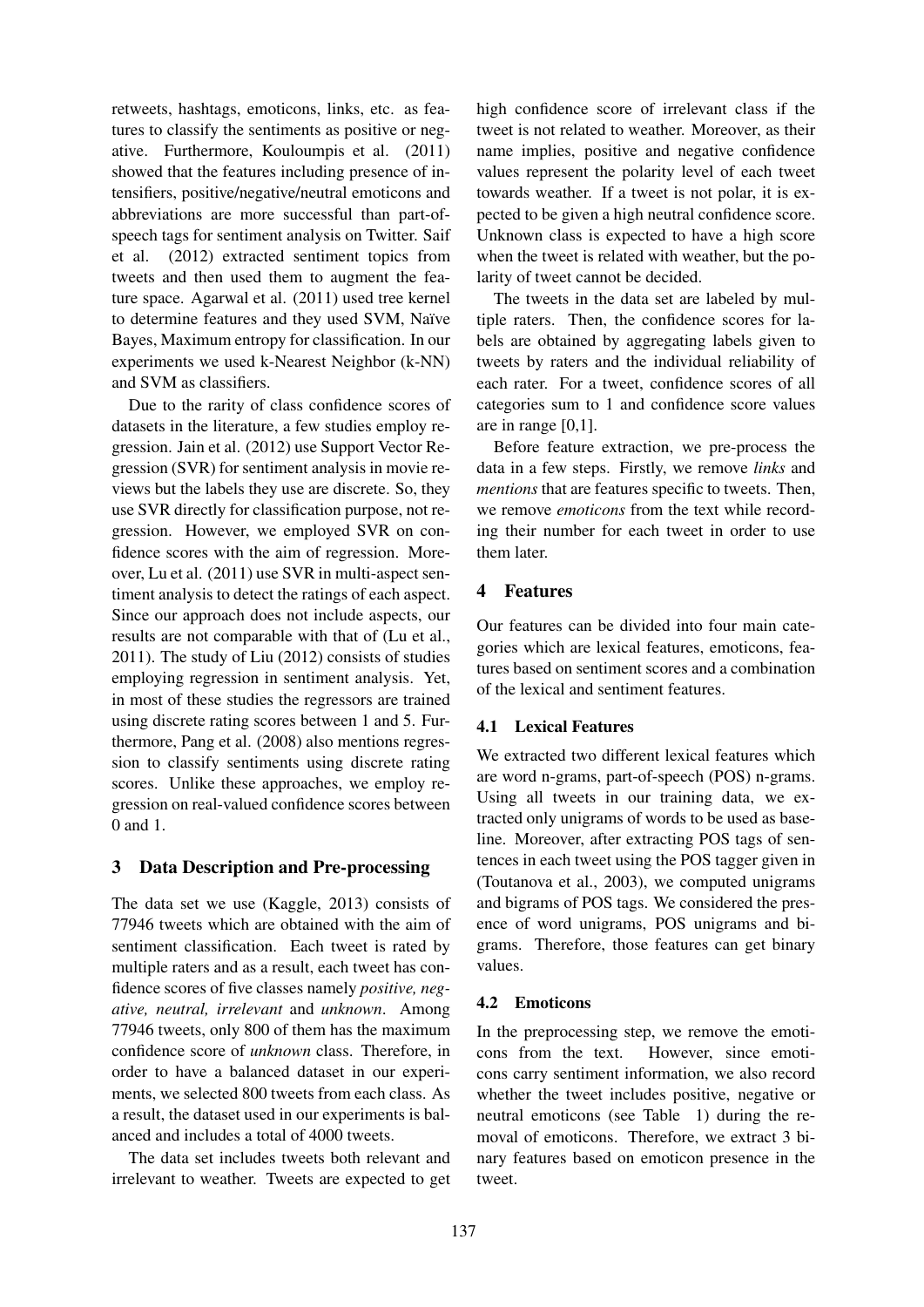|  | Table 1: Emoticons and their sentiments |  |  |  |
|--|-----------------------------------------|--|--|--|
|  |                                         |  |  |  |

| <b>Sentiment</b> | <b>Emoticon</b>         |  |  |
|------------------|-------------------------|--|--|
| <b>Positive</b>  | :), :-), =), = $D$ , :D |  |  |
| <b>Negative</b>  | $:(,:-(-,^{-})$         |  |  |
| <b>Neutral</b>   |                         |  |  |

#### 4.3 Features Based on Sentiment Scores

We extract features based on sentiment scores using two different approaches. In the first one, we use SentiWordNet 3.0 (Baccianella et al., 2010) to obtain the sentiment scores of each word. We used the word and a tag representing the POS tag of the word to output the sentiment score of the word. Since the same word with different senses have different scores, we obtained a single sentiment score by computing the weighted average of Senti-WordNet scores for each sense. Furthermore, POS tagging is performed as explained in 4.1. However, since POS tags of Penn TreeBank and Senti-WordNet are different, we convert one to other as shown in Table 2. Therefore, the sentiment score for a word is obtained after the Penn TreeBank tags are converted to SentiWordNet tags. Using all the words in a tweet and their corresponding SentiWordNet scores, we compute the following features:

- # of words having positive sentiment
- # of words having negative sentiment
- total sentiment score

As a result, using SentiWordNet, we extract 3 more features. We observe that the acronym *lol* representing *laughing out loud* is used extensively in tweets. In order to keep its meaning, when a *lol* is encountered, its sentiment score is assigned to 1. Moreover, sentiment scores of words having other POS tags than the ones in Table 2 are assigned to 0. When *not* is encountered, we multiply the sentiment score of its successor word by −1 and convert the sentiment score of *not* to 0.

Table 2: Conversion of POS tags to SentiWordNet tags

| <b>SentiWordNet Tag</b> | Penn TreeBank tag           |  |  |
|-------------------------|-----------------------------|--|--|
| a (adjective)           | JJ, JJR, JJS                |  |  |
| $\mathbf{n}$ (noun)     | NN, NNS, NNP, NNPS          |  |  |
| $\bf{v}$ (verb)         | VB, VBD, VBG, VBN, VBP, VPZ |  |  |
| $\mathbf{r}$ (adverb)   | RB, RBR, RBS                |  |  |

The second approach is using LabMT word list (Dodds et al., 2011) which includes scores for sentiment analysis. It includes a list of words with their happiness rank, happiness average and happiness standard deviation. In our study, we computed those values for all the words in a tweet and extracted the 6 features namely the minima and the maxima of happiness rank, happiness average and happiness standard deviation.

Note that, if a word is not encountered in either SentiWordNet or labMT dictionary, then the sentiment score of that word is assigned to 0.

## 4.4 Combination of Lexical and Sentiment Features

We extract features using POS tags and sentiment scores. After the conversion of POS tags in Table 2, we have four main tags namely, *a (adjective), n (noun), v (verb), r (adverb)*. For each tweet we compute the number of adjectives, nouns, verbs and adverbs having positive, negative and neutral sentiments. Therefore, we extract 12 features using combination of lexical and sentiment features. Table 3 shows all the features used.

#### 5 Experiments

In our experiments we extract the features using training data set. Then, we formed training and test feature matrices using these features. By using these matrices, we both conduct classification and regression.

We train separate regressors for each class using the training feature matrix and confidence scores of the corresponding class. We use Support Vector Regression (SVR) library of (Chang et al., 2011) in our computations. Recall that, the confidence scores are between 0 and 1 and they carry information about how likely it is that a tweet belongs to a specified class. For instance it is very likely that a positive with a 0.9 confidence score is actually a positive, whereas a positive with a 0.2 confidence score is much less likely to be positive. In order to assign a sentiment label to a test tweet, we separately test that tweet with the regressors trained for each class. Then, each regressor assigns a score between 0 and 1 to that test tweet. Finally, we assign the class label with maximum score to the test tweet.

During classification, we convert confidence scores to discrete class labels by assigning them the class which the majority of the raters agreed upon. Using training feature matrix and their corresponding discrete labels, we train a Support Vec-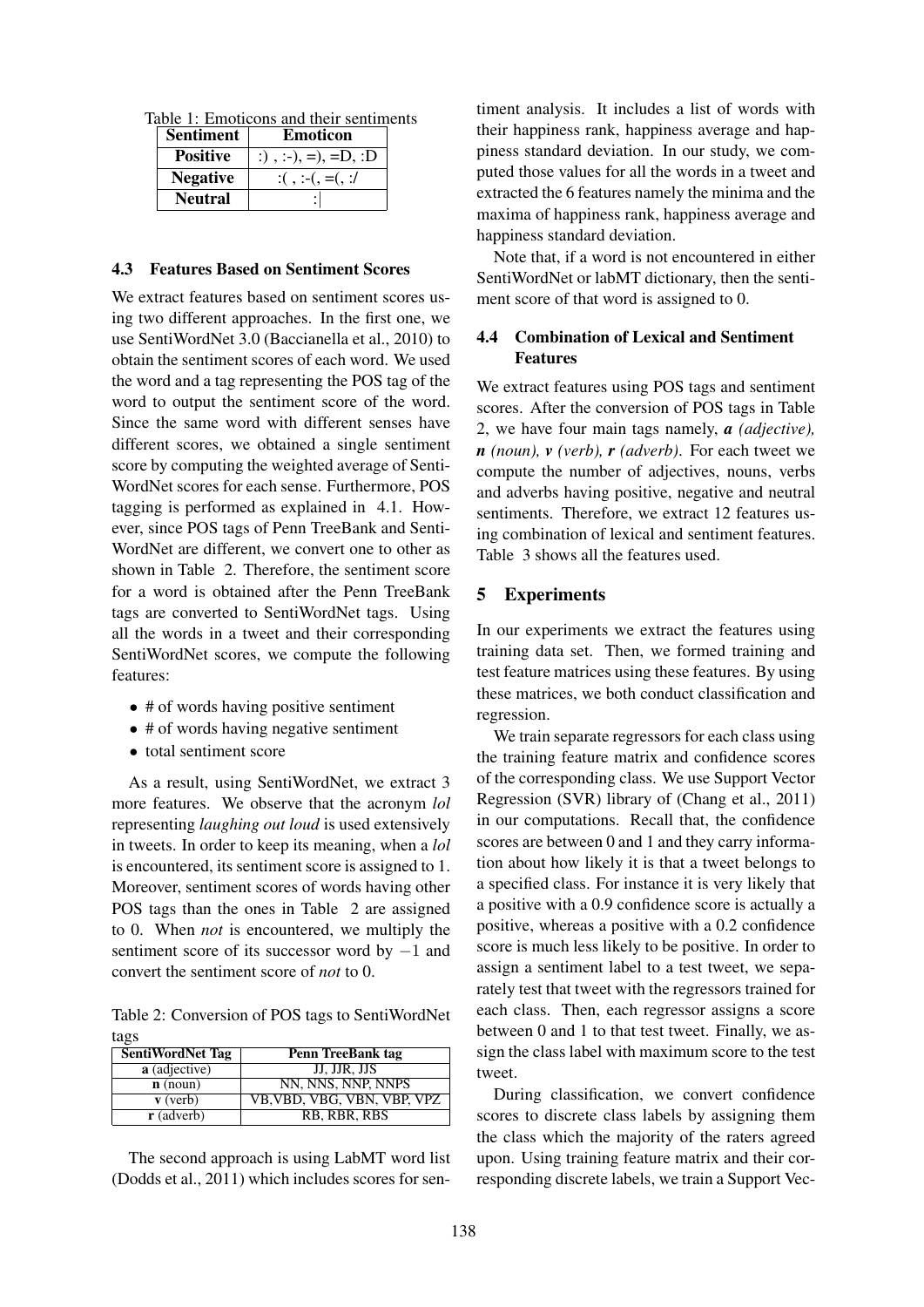| <b>Lexical</b>          | word unigram                                              |       |
|-------------------------|-----------------------------------------------------------|-------|
|                         | POS unigram $+$ bigram                                    |       |
| <b>Emoticons</b>        | # of pos, neg, neu emoticons                              | $f_3$ |
| <b>Sentiment Scores</b> | SentiWordNet (# of pos, neg words, total sentiment score) | $f_4$ |
|                         | labMT (min, max of happiness rank, avg and std)           | $f_5$ |
| <b>Sentiment</b>        | $#$ of pos a, pos n, pos v, pos r                         |       |
| + Lexical               | # of neg a, neg n, neg v, neg r                           | $f_6$ |
|                         | $#$ of neu a, neu n, neu v, neu r                         |       |

Table 3: Features used in our experiments

tor Machine (SVM) using the method of (Chang et al., 2011) and a k-Nearest Neighbor (k-NN) classifier. SVM and k-NN directly assigns class labels to test tweets.

We employed classification and regression on three types of data having classes:

- positive negative neutral irrelevant unknown
- positive negative neutral
- positive negative

## 5.1 Positive vs. Negative vs. Neutral vs. Irrelevant vs. Unknown

In 5-class classification, our dataset consists of 4000 tweets (800 for each class). We used 3000 of them as training data (600 for each class) and 1000 of them as test data (200 for each class). Since our dataset is balanced, chance accuracy is 20% if we assing all the tweets to one class. Using various features to train k-NN, SVM and SVR, we obtained the results in Table 4.

Table 4: k-NN, SVM and SVR Performances for 5-class classification

| <b>Features</b>            | k-NN   | <b>SVM</b> | <b>SVR</b> |
|----------------------------|--------|------------|------------|
| Unigram $(f_1)$            | 0,3140 | 0,4430     | 0,4290     |
| $+f_2$                     | 0,3130 | 0,4330     | 0,4300     |
| $+f_3$                     | 0,3350 | 0,4410     | 0,4350     |
| $+f_5$                     | 0,3280 | 0,4460     | 0,4340     |
| $+f_6$                     | 0,3490 | 0,4500     | 0,4260     |
| $+f_3, f_4$                | 0,3450 | 0,4570     | 0,4370     |
| $+f_3, f_5$                | 0,3300 | 0,4430     | 0,4340     |
| $+f_4, f_5$                | 0,3550 | 0,4490     | 0,4350     |
| $+f_4, f_6$                | 0,3490 | 0,4550     | 0,4260     |
| $+f_3, f_4, f_5$           | 0,3530 | 0,4490     | 0,4430     |
| $+f_2, f_3, f_4, f_5$      | 0,3500 | 0,4350     | 0,4420     |
| $+f_2, f_3, f_4, f_5, f_6$ | 0,3430 | 0,4250     | 0,4350     |

Results in Table 4 show that, classification with SVM performs the best when emoticon features  $(f_3)$  and SentiWordNet features  $(f_4)$  are combined with unigram baseline. Moreover, using emoticon features  $(f_3)$ , and sentiment score features (both SentiWordNet  $(f_4)$  and labMT  $(f_5)$ ) together with the word unigram baseline perform the best among others when SVR is used. Notice that using regression performs slightly worse than using SVM for most of the feature combinations. However, the p-value of SVM vs. SVR is 0.06, meaning that the performance improvement of SVM is insignificant. On the other hand, using SVR always performs much better than k-NN with a p-value of  $2 \times 10^{-10}$ .

### 5.2 Positive vs. Negative vs. Neutral

In 3-class classification, our dataset consists of 2400 tweets (800 for each class). We use 1800 of them as training data (600 for each class) and 600 of them as test data (200 for each class). Since our dataset is balanced, chance accuracy is 33%. Using various features to train k-NN, SVM and SVR, we obtain the results in Table 5.

Table 5: k-NN, SVM and SVR Performances for 3-class classification

| <b>Features</b>            | k-NN   | <b>SVM</b> | <b>SVR</b> |
|----------------------------|--------|------------|------------|
| Unigram $(f_1)$            | 0,5183 | 0,6650     | 0,6467     |
| $+f_2$                     | 0,5017 | 0,6267     | 0,6450     |
| $+f_3$                     | 0,5333 | 0,6767     | 0,6567     |
| $+f_5$                     | 0,5467 | 0,6617     | 0,6533     |
| $+f_6$                     | 0,5450 | 0,6767     | 0,6700     |
| $+f_3, f_4$                | 0,5550 | 0,6717     | 0,6583     |
| $+f_3, f_5$                | 0,5517 | 0,6700     | 0,6667     |
| $+f_4, f_5$                | 0,5533 | 0,6733     | 0,6567     |
| $+f_4, f_6$                | 0,5233 | 0,6750     | 0,6700     |
| $+f_3, f_4, f_5$           | 0,5700 | 0,6700     | 0,6550     |
| $+f_2, f_3, f_4, f_5$      | 0,5367 | 0,6583     | 0,6567     |
| $+f_2, f_3, f_4, f_5, f_6$ | 0,5450 | 0,6500     | 0,6550     |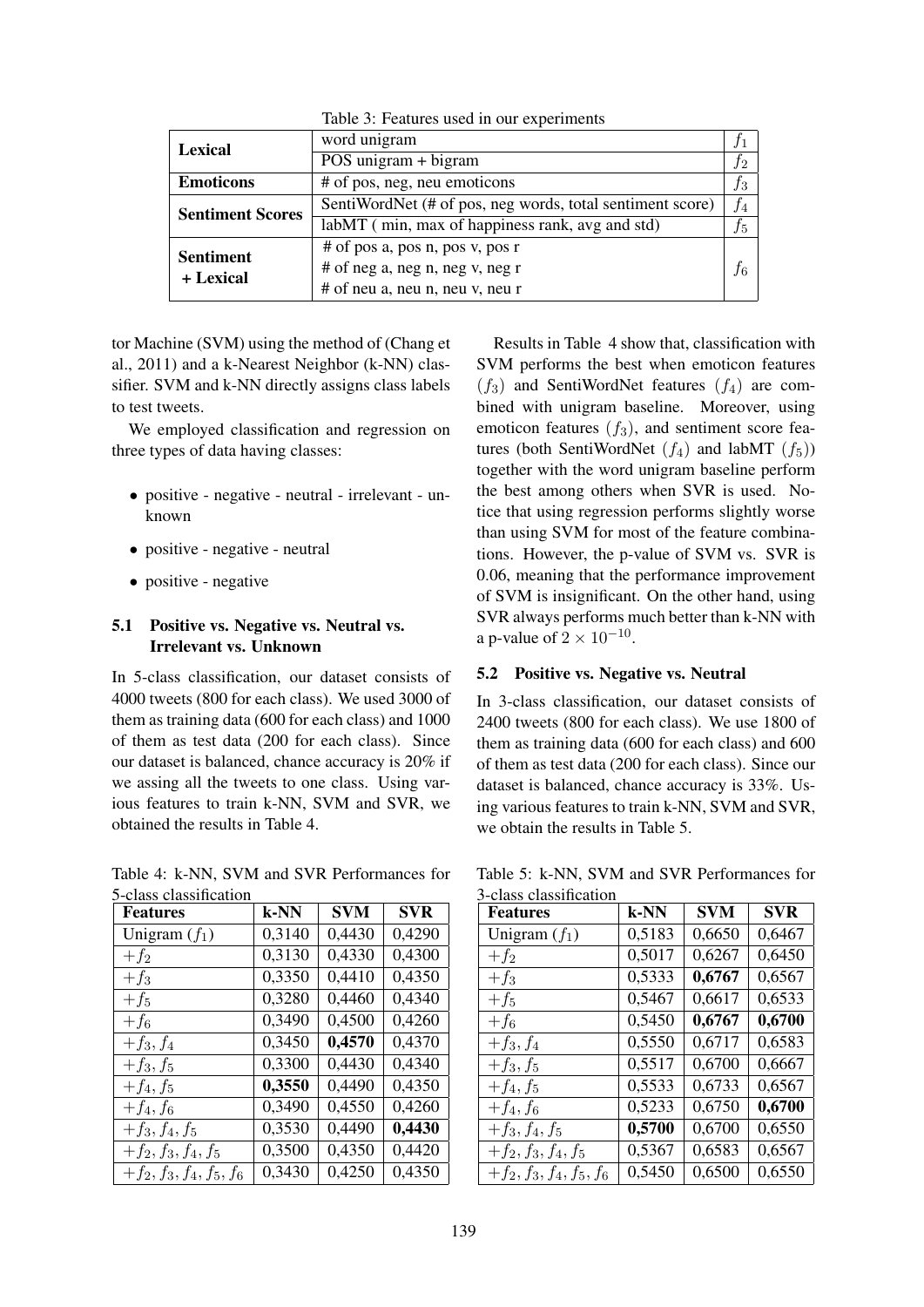Table 5 reflects that, using the combination of sentiment and lexical features  $(f_6)$  play an important role in positive - negative - neutral classification using SVR. On the other hand, using emoticon features  $(f_3)$  with unigram baseline or labMT features  $(f_5)$  with unigram baseline performs the best when SVM is used. It can be seen that SVM performs slightly better than SVR most of the time yet the performance improvemen is again insignificant with a p-value of 0.58. Furthermore, they always perform much better than k-NN with a pvalue of  $2 \times 10^{-8}$ .

#### 5.3 Positive vs. Negative

In 2-class classification, since we have 800 positive and 800 negative tweets among 4000 tweets, we used 1600 tweets. We used 1200 of them as training data (600 for each class) and 400 of them as test data (200 for each class). Since our dataset is balanced, chance accuracy is 50%. Using the same set of features to train k-NN, SVM and SVR, we obtained the results in Table 6.

Table 6: k-NN, SVM and SVR Performances for 2-class classification

| <b>Features</b>            | k-NN   | <b>SVM</b> | <b>SVR</b> |
|----------------------------|--------|------------|------------|
| Unigram $(f_1)$            | 0,6275 | 0,7700     | 0,7775     |
| $+f_2$                     | 0,6575 | 0,7575     | 0,7375     |
| $+f_3$                     | 0,7225 | 0,7850     | 0,7775     |
| $+f_5$                     | 0,6900 | 0,7575     | 0,7700     |
| $+f_6$                     | 0,6950 | 0,7975     | 0,7975     |
| $+f_3, f_4$                | 0,6900 | 0,7825     | 0,7850     |
| $+f_3, f_5$                | 0,7125 | 0,7800     | 0,7700     |
| $+f_4, f_5$                | 0,6950 | 0,7800     | 0,7800     |
| $+f_4, f_6$                | 0,6725 | 0,7950     | 0,7975     |
| $+f_3, f_4, f_5$           | 0,7000 | 0,7725     | 0,7800     |
| $+f_2, f_3, f_4, f_5$      | 0,6675 | 0,7700     | 0,7800     |
| $+f_2, f_3, f_4, f_5, f_6$ | 0,6675 | 0,7825     | 0,7750     |

In positive - negative classification, using combination of sentiment and lexical features  $(f_6)$ with unigram baseline results in the highest performance among all when either SVM or SVR is used. Similar to previous classification results, performance improvement of using SVM on discrete labels instead of using SVR is insignificant with a p-value of 0.46 whereas SVR provides a significant performance improvement over k-NN with a p-value of  $5 \times 10^{-4}$ .

### 6 Conclusion

In this study we conducted sentiment analysis on tweets about weather. We performed two types of experiments, one using confidence scores directly by regression and the other one by discreticising this information and using discrete classifiers. We expected that employing regression on confidence scores would better discriminate the sentiment classes of tweets than the classification on discrete labels since they consider the sentiment strength.

First, we extracted various types of features including lexical features, emoticons, sentiment scores and combination of lexical and sentiment features. Then, we created the feature vectors for these tweets. We trained a regressor for each class separately using continuous valued confidence scores. Then, a test tweet is assigned to the label, whose estimated confidence score is the highest among others. In our second experiment, we assigned class labels having the maximum confidence score to the tweets in the training set directly. Using the training data and discrete valued class labels, we trained a classifier. Then, a test tweet is assigned to a class label by the classifier.

Our results indicate that using classification on discrete valued class labels performs slightly better than using regression, which considers confidence scores during training. However, the performance improvement is shown to be insignificant. We would expect a significant performance improvement using SVR compared to SVM as in the case of k-NN vs. SVR. However, we explored that the effect of strength of sentiment is insignificant.

As future work, we will employ our methods on datasets including continuous scores rather than discrete class labels such as movie reviews including ratings. Moreover, we may enhance our approach on multi-aspect sentiment analysis problems where each aspect is given ratings.

### References

Alec Go, Richa Bhayani and Lei Huang. 2009. Twitter sentiment classification using distant supervision. *Stanford Digital Library Technologies Project, NJ*.

Luciano Barbosa and Junlan Feng 2010. Robust Sentiment Detection on Twitter from Biased and Noisy Data. *Proceedings of COLING, Beijing China*, 36– 44.